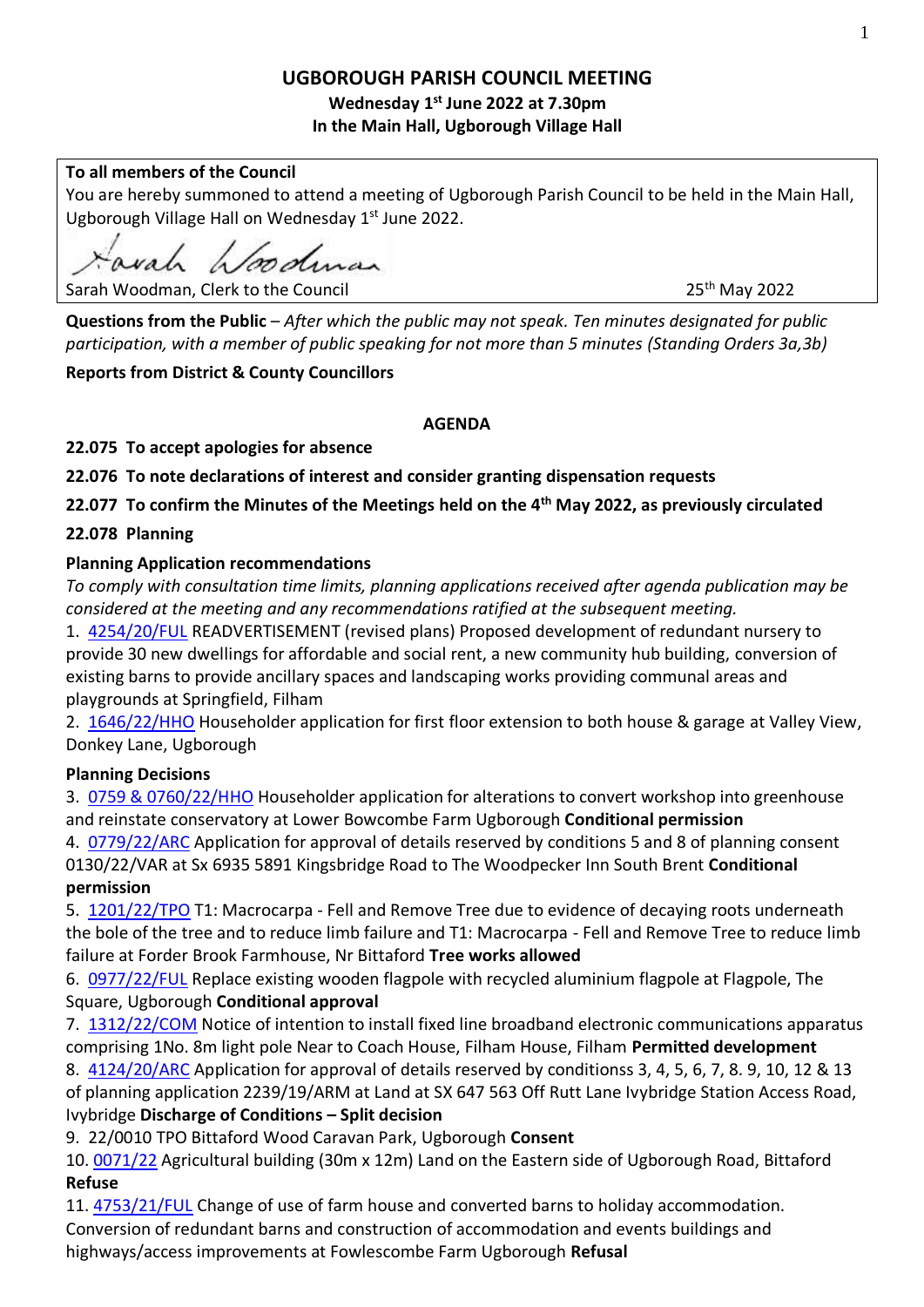## **Planning Correspondence**

12. 3460/17/OPS & 1534/22/ARC Unauthorised development activity at Lutterburn Farm, Ugborough

## **13. Developments, Ugborough West**

### **22.079 Finance**

### **1. To approve payments and receipts:**

| <b>Payments</b> | <b>Description</b>                                       | Gross  |
|-----------------|----------------------------------------------------------|--------|
| <b>BACS</b>     | S Woodman - May pay                                      | 550.51 |
| <b>BACS</b>     | S Woodman - Expenses (net): Travel £45.90, office £42.33 | 88.23  |
| <b>BACS</b>     | Fifty Threes Grounds Maintenance - moles, playground     | 20.00  |
| <b>BACS</b>     | L Nelson - Bittaford planting                            | 28.22  |
| <b>BACS</b>     | Cutting Crew - Playpark, burial ground                   | 164.40 |
| <b>BACS</b>     | C Hart - Expenses                                        | 16.85  |
| <b>BACS</b>     | J Fletcher - Flagpole planning fee                       | 58.00  |
| <b>BACS</b>     | <b>Community First</b>                                   | 826.09 |
| <b>BACS</b>     | DALC - Training                                          | 54.00  |

#### **Receipts**

| <b>BGC</b> | Walter Parson (Gerald Hamlin funeral)               | 555.00  |
|------------|-----------------------------------------------------|---------|
| <b>BGC</b> | HMRC - VAT                                          | 4603.13 |
| <b>BGC</b> | Parsons Funerals (Lugger)                           | 320.00  |
| <b>BGC</b> | Vision Zero – Grant, vehicle activated speed camera | 1500.00 |

#### **2. To approve the Financial Statement Earmarked Reserves**

| Lloyds Current Account to 17.5.22    | 34,101.05                               | P.3 grant                        | 1058.91   |
|--------------------------------------|-----------------------------------------|----------------------------------|-----------|
| Less uncleared payments              | 1,806.30                                | Open space sport & recreation    | 7,850.00  |
| Plus uncleared receipts              | 0.00                                    | <b>TAP: Commuinity Education</b> | 366.00    |
| Less Transfers not on Bank Statement | 0.00                                    | Dementia Awareness               | 150.00    |
| <b>Total</b>                         | 32,294.75                               | Community Highway equipment      | 96.69     |
| Plus: Santander Acc cash book        | 30,639.21                               | Community Lengthsman             | 56.25     |
| <b>Total Funds</b>                   | 62,933.96                               | Post office disabled access      | 377.58    |
|                                      |                                         | Coronavirus support              | 413.77    |
| <b>Total uncommitted funds</b>       | Burial ground                           | 1,500.00                         |           |
| £31,064.76                           | <b>Community Projects &amp; Support</b> | 20,000.00                        |           |
|                                      |                                         | <b>Total</b>                     | 31,869.20 |

### **22.080 Correspondence Received**

- 1. Resignation of the Clerk w/e/f 1.9.2022
- 2. WeST Trust: Governance Review
- 3. Ugborough Primary School: Community use of the school field
- 4. DNPA A38 Corridor Access Review
- 5. SHDC: S106/Viability Quick Guide, training 30 June, and Local Plan
- 6. Devon & Cornwall Firearms Licensing [Survey](https://eur02.safelinks.protection.outlook.com/?url=https%3A%2F%2Fwww.surveymonkey.co.uk%2Fr%2FDCFIREARMS&data=05%7C01%7Ccouncilloradvocateopcc%40devonandcornwall.pnn.police.uk%7C34bff883e90440bfaf7d08da3a76b641%7C4515d0c5b4184cfa9741222da68a18d7%7C0%7C0%7C637886578776781532%7CUnknown%7CTWFpbGZsb3d8eyJWIjoiMC4wLjAwMDAiLCJQIjoiV2luMzIiLCJBTiI6Ik1haWwiLCJXVCI6Mn0%3D%7C3000%7C%7C%7C&sdata=XSBlGRvh3EQDi5Bnd0TxyUrvwD2IMAEFcSFD4r2a1vs%3D&reserved=0) 2022

### **22.081 Asset Management**

- 1. Bittaford play park: Footpath & replacement climbing frame
- 2. Flag pole replacement Estimated delivery £180 (max) & purchase at scrap value £50
- 3. Filham noticeboard
- 4. Platinum Jubilee plaque

## **22.082 Highways & Rights of Way**

22.083 To review the [Risk Management Scheme,](https://ugboroughpc.files.wordpress.com/2022/05/risk-management-schedule.pdf) [Statement of Internal Control](https://ugboroughpc.files.wordpress.com/2022/05/statement-of-internal-control-7.8.19.pdf) & [Complaints Procedure](https://ugboroughpc.files.wordpress.com/2022/05/complaints-procedure-draft.pdf)

### **22.084 Travellers**

### **22.085 Reports on Meetings attended**

1. Cllr Holway: G-Up